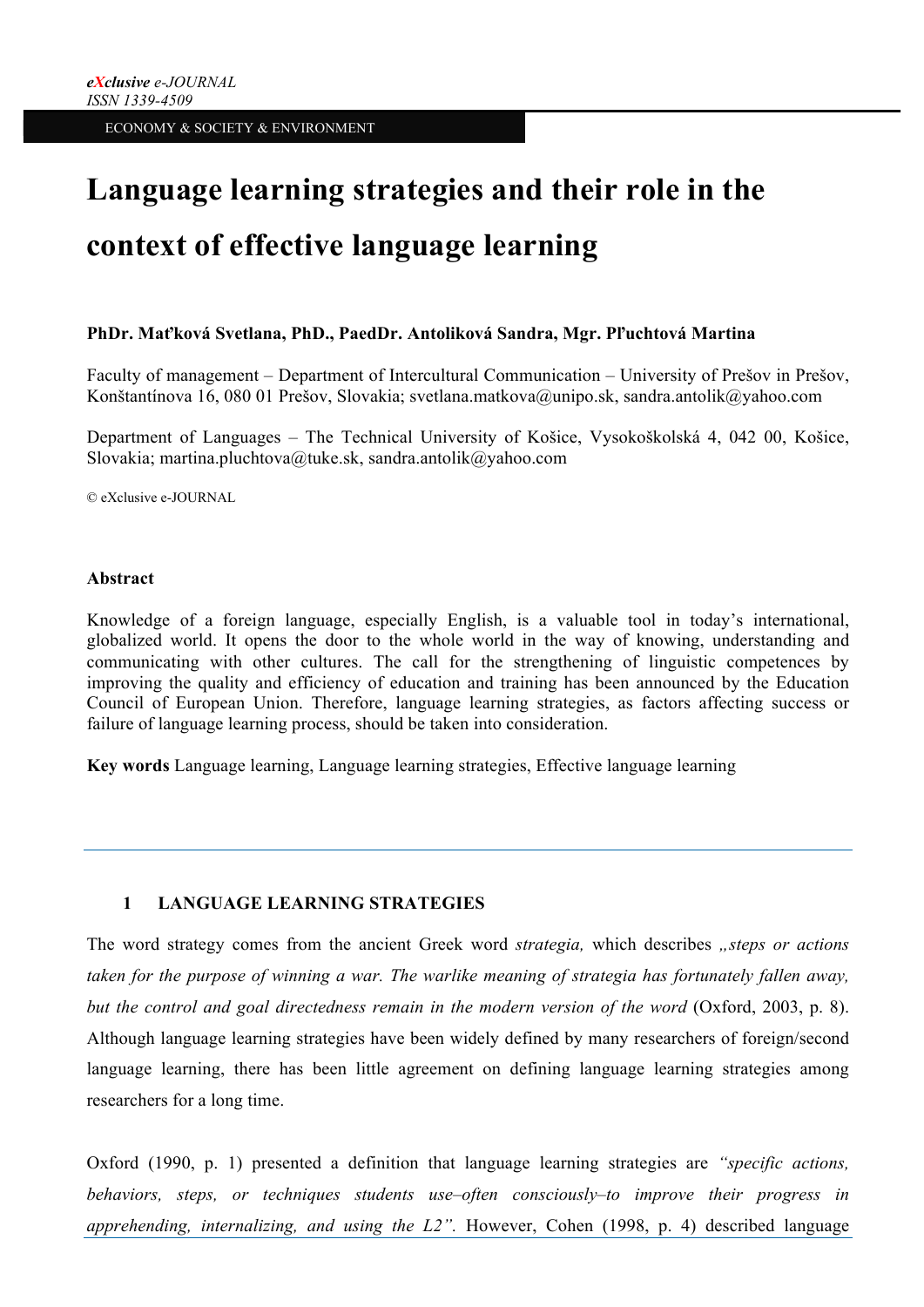learning strategies as *"learning processes which are consciously selected by the learners and which may result in action taken to enhance the learning of a second or foreign language, through the storage retention, recall, and application of information about that language".* Moreover, Chamot (2004, p. 14) defined language learning strategies as *"the conscious thoughts and actions that learners take in order to achieve a learning goal"*.

Due to controversial debates over defining language learning strategies various technical terms have been introduced in defining language learning strategies: *mental process* (O'Malley and Chamot, 1990), *behaviors* or *actions* (Oxford, 1990), *skills* or *operations* or *plans* (Rubin, 1975), *techniques* (Stern, 1975), *thoughts* (Chamot, 2004), etc. Language learning strategies, as a mental process, have been identified by many researchers. Ehrman, Leaver and Oxford (2003) argued that there had been potential vagueness in language learning strategies definition due to no explicit definition of cognitive learning. In the same sense, Dörnyei and Skehan (2003) pointed out that clear theoretical demonstration had been missing to decide whether strategies are cognitive processes, behavioral actions, or psychological responses. In defining learning strategies, Macaro and Cohen (2007) explained that strategies are not simply knowledge but contain a mental action that can be described by the teacher or researcher. Therefore, in the field of foreign/second language learning, researchers have focused on questioning how language learners themselves contribute cognitively and psychologically to learning language concerning how language learners learn, comprehend, store language, and retrieve it for use.

## **1.1 THE ROLE OF LANGUAGE LEARNING STRATEGIES**

Although already mentioned academic consensus on definition of language learning strategies is missing, the role of language learning strategies is unquestionable. As widely known, some language learners are more successful than others in their language learning, because of the use of language learning strategies. Oxford (1990, p. 1) stated that *"strategies are especially important for language learning because they are tools for active, self-directed involvement, which is essential for developing communicative competence. Appropriate language learning strategies result in improved proficiency and greater self-confidence"*.

When a language learner consciously chooses strategies which fit his or her learning style in her or his language learning process, these strategies become a *"useful toolkit for active, conscious, and purposeful self-regulation of learning"* (Oxford, 2003, p. 2). Strategies can be used in combination with other strategies or used simultaneously. As proposed by Oxford (1990), there is no good or bad strategy; strategy is essentially neutral until its use is thoroughly considered. And now the question is *"What*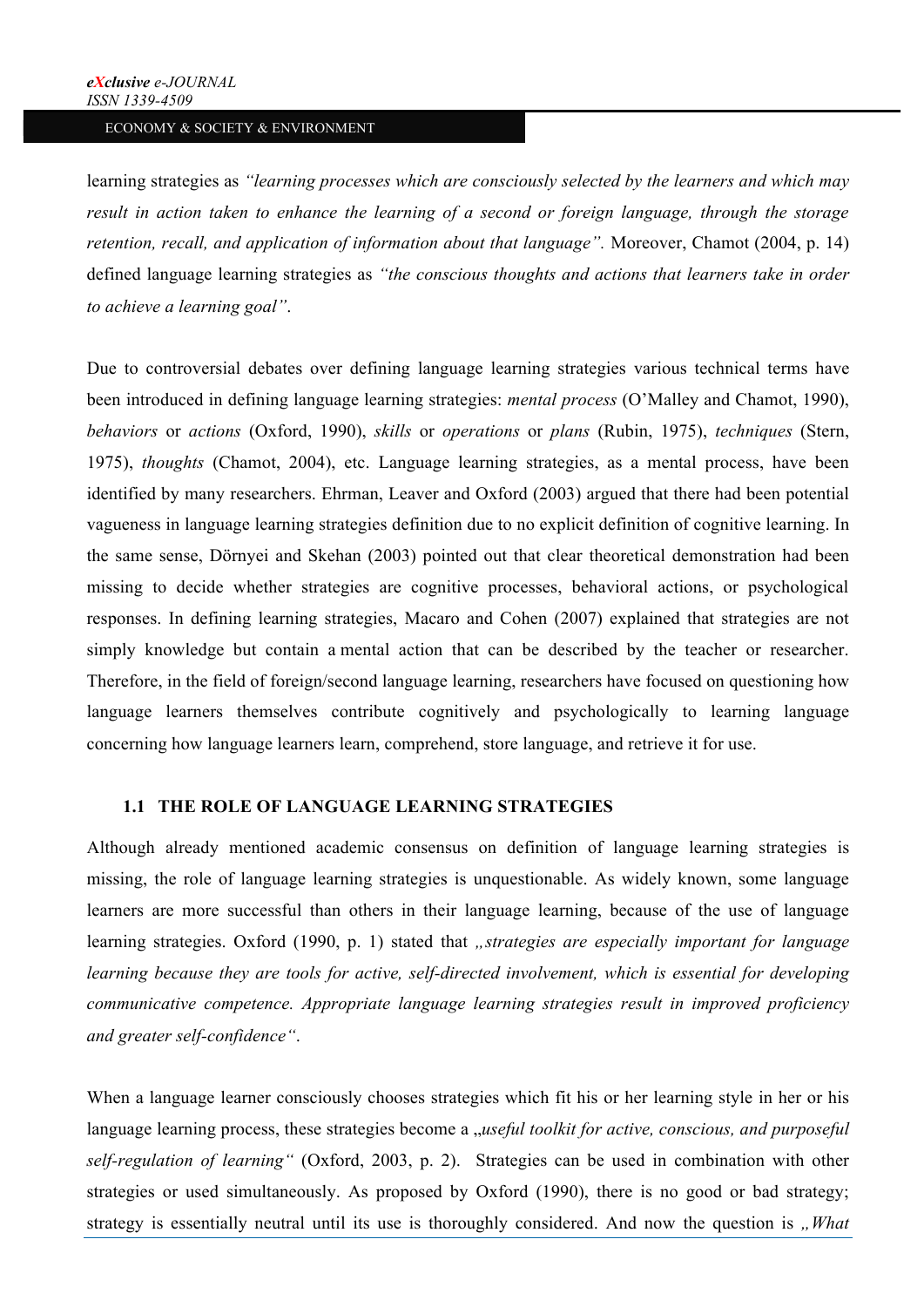*makes a strategy positive and helpful for a given learner? A strategy is useful if the following conditions are present: (a) the strategy relates well to the L2 task at hand, (b) the strategy fits the particular student's learning style preferences to one degree or another, and (c) the student employs the strategy effectively and links it with other relevant strategies"* (Oxford, 2003, p. 8). Strategies that fulfill these conditions *"make learning easier, faster, more enjoyable, more self-directed, more effective, and more transferable to new situations"* (Oxford, 1990, p. 8). In addition, learning strategies can also enable students to become more independent, autonomous, lifelong learners. (Oxford, 2003)

Furthermore, Oxford (1990, p. 9) presented the key characteristics or features of language learning strategies as follows: *" (i) contribute to the main goal, communicative competence, 2) allow learners to become more self-directed, 3) expand the role of teachers, 4) are problem-oriented, 5) are specific actions taken by the learners, 6) involve many aspects of the learner, not just the cognitive, 7) support learning both directly and indirectly, 8) are not always observable, 9) are often conscious, 10) can be taught, 11) are flexible, and 12) are influenced by a variety of factors".* Oxford (1990) further emphasized that these characteristics of strategies instruction help to facilitate a learner driven learning atmosphere rather than the transmission of knowledge from teachers to learners.

The main reasons for using language learning strategies in the foreign language learning process are presented as follows:

- Strategic differences between more and less effective learners have been documented. Better learners have greater metacognitive awareness, which helps them select appropriate strategies for a specific task.
- Most students can learn how to use learning strategies more effectively.
- Many strategies can be used for a variety of tasks, but most students need guidance in transferring a familiar strategy to new problems.
- Learning strategies instruction can increase students' motivation in two main ways: by increasing students' confidence in their own learning ability and by providing students with specific techniques for successful language learning.
- Students who have learned how and when to use learning strategies become more self reliant and better able to learn independently. (Teaching language learning strategies, p.3)

# **1.2 OXFORD'S CLASSIFICATION OF LANGUAGE LEARNING STRATEGIES**

The Oxford's classification is well-known and has been referred to in many studies. She categorized language learning strategies into six major categories: memory strategies, cognitive strategies,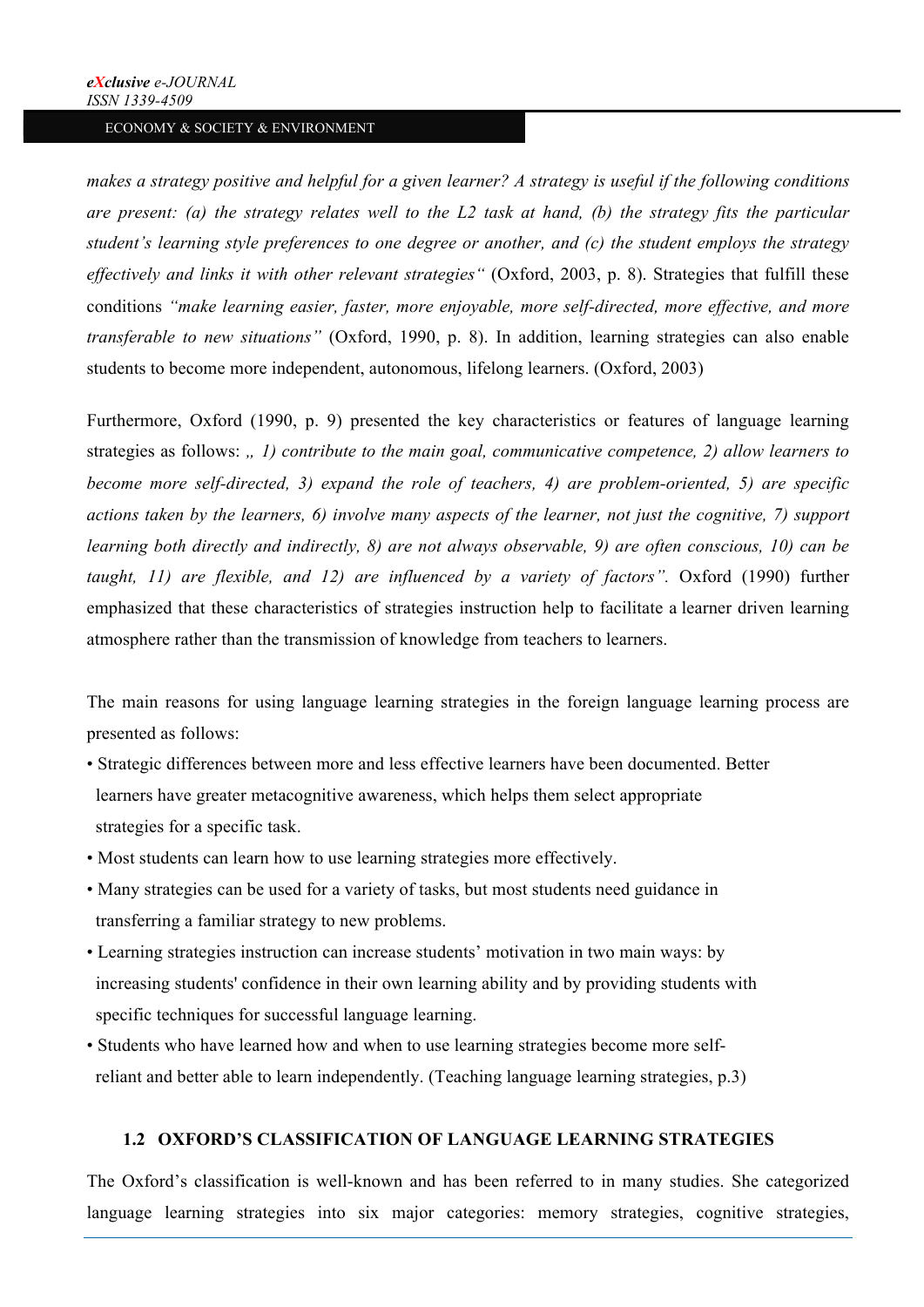comprehension strategies, metacognitive strategies, affective strategies, and social strategies. Direct strategies include memory, cognitive, and compensation strategies which *"involve direct learning and use of the subject matter, in this case a new language"* (Oxford, 1990, p. 11) whereas Indirect strategies fall into the metacognitive, affective, and social strategies, which "*support and manage language learning without directly involving the target language"* (Oxford, 1990, p.135)

*Direct Memory strategies* help learners store and retrieve new information. Various memory strategies enable learners to learn and retrieve information in an orderly string (e.g., acronyms), while other techniques create learning and retrieval via sounds (e.g., rhyming), images (e.g., a mental picture of the word itself or the meaning of the word), a combination of sounds and images (e.g., the keyword method), body movement (e.g., total physical response), mechanical means (e.g., flashcards), or location (e.g., on a page or blackboard). For language learning, the arrangement and associations must be personally meaningful to the learner, and the material to be reviewed must have significance. Memory strategies enable learners to store and then retrieve new information when needed for communication. Moreover, structured reviewing helps learner move information from the "fact level" to the "skill level", where knowledge is more procedural and automatic. Although memory strategies are viewed as powerful contributors to language learning, some researches (e.g. Nyikos and Oxford, 1987) reported that language students rarely use these strategies. (In: Oxford, 1990)

*Direct Cognitive strategies* enable the learner to understand and produce new language by many different ways, e.g., through reasoning, analysis, note-taking, summarizing, synthesizing, outlining, reorganizing information to develop stronger schemas (knowledge structures), practicing in naturalistic settings, and practicing structures and sounds formally. Cognitive strategies are considered to be essential in language learning, moreover, are reported to be the most popular among language learners. The findings of O'Malley et al (1985) (In: Oxford, 1990) showed that high school and college students of foreign/second language use more cognitive strategies than metacognitive. The leading position among the cognitive strategies belongs to strategies for practicing. There is not enough practicing the language not only in class but also outside the class. The researches (Bialystok, 1981, Ramirez, 1986) highlighted naturalistic practicing (e.g. authentic material) at all levels of language learning. (In: Oxford, 1990)

*Direct Compensatory strategies* (e.g., guessing from the context in listening and reading; using synonyms and "talking around" the missing word to aid speaking and writing; and strictly for speaking, using gestures or pause words) allows learners to use the language despite their often large gaps in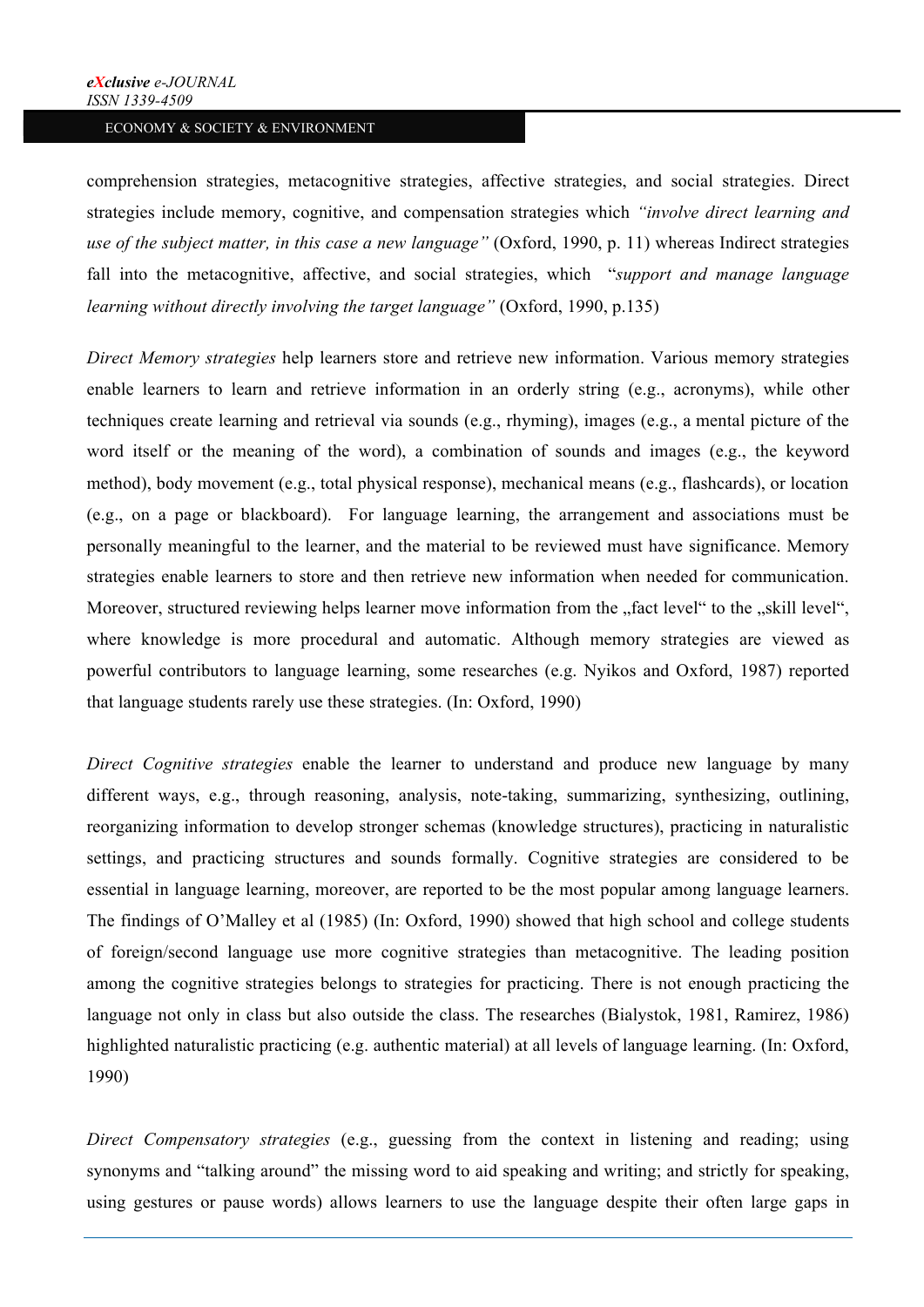knowledge because of inadequate learners' repertoire of grammar and, especially, of vocabulary. Compensation mostly occurs not just in understanding the new language but also in producing it, i.e. compensation strategies allow learners to produce spoken or written expression in the new language without complete knowledge. In addition, compensatory strategies help learners overcome limitation connected with the knowledge of the target language in all four language skills and at all levels of the language competence. Furthermore, learners skilled in compensatory strategies can communicate better than learners who know more target language words and structures when they run into the knowledge roadblocks. Researches (e.g. Rubin, 1975) (In: Oxford, 1990) pointed out that good language learners can guess the meaning of the unknown word/structure correctly due to their prior experience, knowledge. On the other hand, not so successful students get anxious, look every word up in dictionaries, which make their learning process slower, moreover, have negative influence on their motivation and further language learning. (Oxford, 1990)

*Indirect Metacognitive strategies* allows learners to control their own cognition – their own learning process, i.e. to coordinate the learning process by using functions such as centering, arranging, planning, evaluating (e.g., identifying one's own learning style preferences and needs, planning for an L2 task, gathering and organizing materials, arranging a study space and a schedule, monitoring mistakes, and evaluating task success, and evaluating the success of any type of learning strategy). They are considered to be essential for successful language learning, especially accurately evaluating progress in language learning and seeking practice opportunities are considered to be crucial. Although metacognitive strategies are extremely important, research by Chamot et al (1987) (In: Oxford, 1990) shows that learners use these strategies sporadically and without much sense of their importance. In several studies of foreign language learning students used metacognitive strategies less often than cognitive strategies and were limited in their range of metacognitive strategies, with planning strategies most frequently employed and with little self-evaluation and self-monitoring. (Oxford, 1990)

*Indirect Affective strategies* help to regulate emotions, motivations, attitudes, and values (e.g. identifying one's mood and anxiety level, talking about feelings, rewarding oneself for good performance, and using deep breathing or positive self-talk). The affective side of the learner is probably one of the biggest influences on language learning success or failure. Good language learners are often those who know how to control their emotions and attitudes about learning because negative feeling can stunt language learning progress, whereas positive emotions and attitudes can make language learning far more effective and enjoyable. In addition, research findings (e.g. Gardner et al, 1985) (In: Oxford, 1990) suggested that the combined attitude/motivation factor strongly influences whether the learner loses or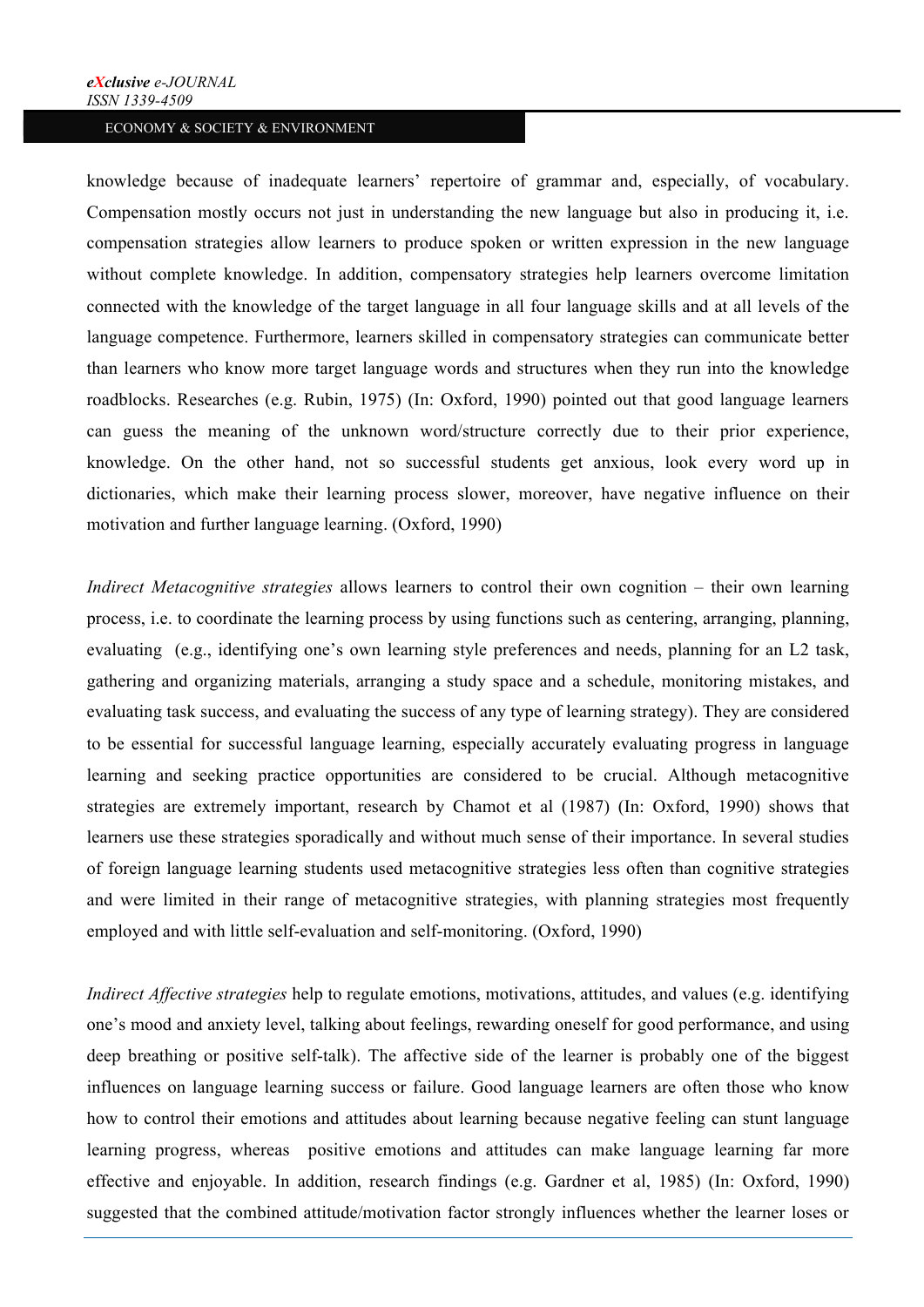maintains language skills after language training is over. Self-encouragement strategies are powerful ways to improve attitudes and, thus, motivation. Another study (Naiman et al, 1978) (In: Oxford, 1990) discovered that tolerance for ambiguity is one of the two factors that predicts success in foreign language learning. Other studies (e.g. Chapelle, 1983, Ehrman and Oxford, 1989) (In: Oxford, 1990) have found that language learners who are tolerant of ambiguity are more successful in certain language tasks and may use somewhat more effective learning strategies. Few studies (Chamot et al, 1987) (In: Oxford, 1990) have examined the frequency of use of affective strategies, the results reveal that these strategies are underused - reported about 1 in every 20 language learners. (Oxford, 1990)

*Indirect Social strategies* help the learner learn through interaction with others and understand the target culture as well as the language (e.g., asking questions to get verification, asking for clarification of a confusing point, asking for help in doing a language task, talking with a native-speaking conversation partner, and exploring cultural and social norms). Language is a form of social behavior, it is communication, and communication occurs between and among people. Therefore, social strategies are very important in language learning process. One of the most basic social interactions is asking questions. The conversation partner's response to the learner's question indicates whether the question itself was understood, thus providing indirect feedback about the learner's production skills. In addition, cooperating in with peers and with more successful learners of the target language is imperative for language learners. Many studies ( e.g. Sharan et al, 1985, Dansereau, 1988) (In: Oxford, 1990) outlined that cooperative learning shows the following significant effects: higher self-esteem; increase confidence and enjoyment; greater and more rapid achievement; more respect for the teacher, the school and subject; use of higher level cognitive strategies; decreased prejudice; increased altruism and mutual concern, better student and teacher satisfaction; stronger language learning motivation; more language practice opportunities; more feedback about language errors, and greater use of different language functions. However, research (Reid, 1987) (In: Oxford, 1990) showed that language learners do not typically report a natural preference for cooperative strategies. It can be due to competition which is strongly promoted in competition for approval, attention, and grades among students in school environment. Therefore, it should be crucial for teachers to create cooperative language learning environment. (Oxford, 1990)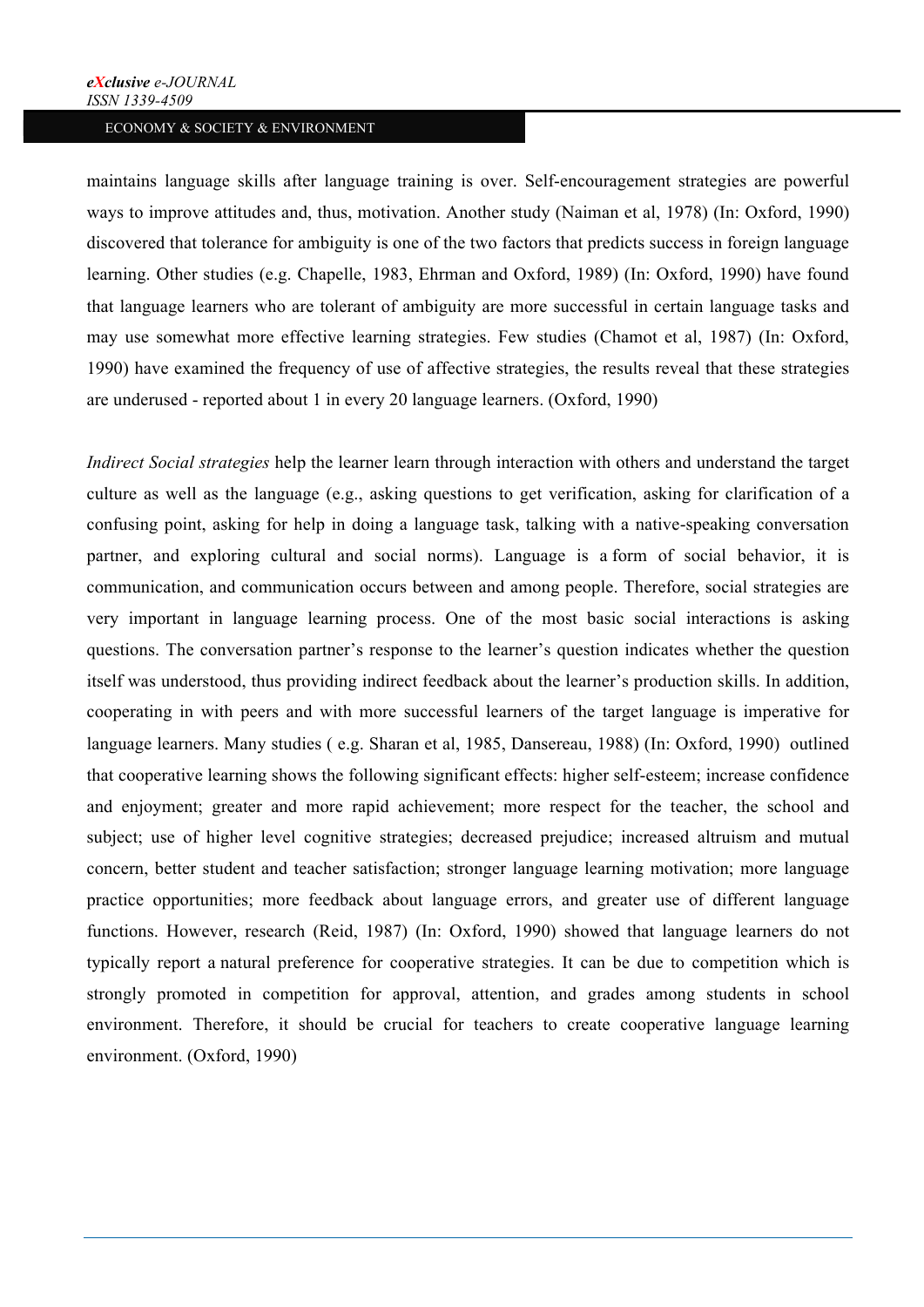



## **2 CONCLUSION**

Despite of the missing agreement on definition, it can be said that language learning strategies could be described as some kind of decisions or steps affecting learner's behavior in his or her language learning process in order to maximize the effort on his or her path of enhancing the target language learning. Students are not always aware of the power of consciously using language learning strategies for making their learning quicker and more effective. Therefore, skilled teachers should be the one who would help